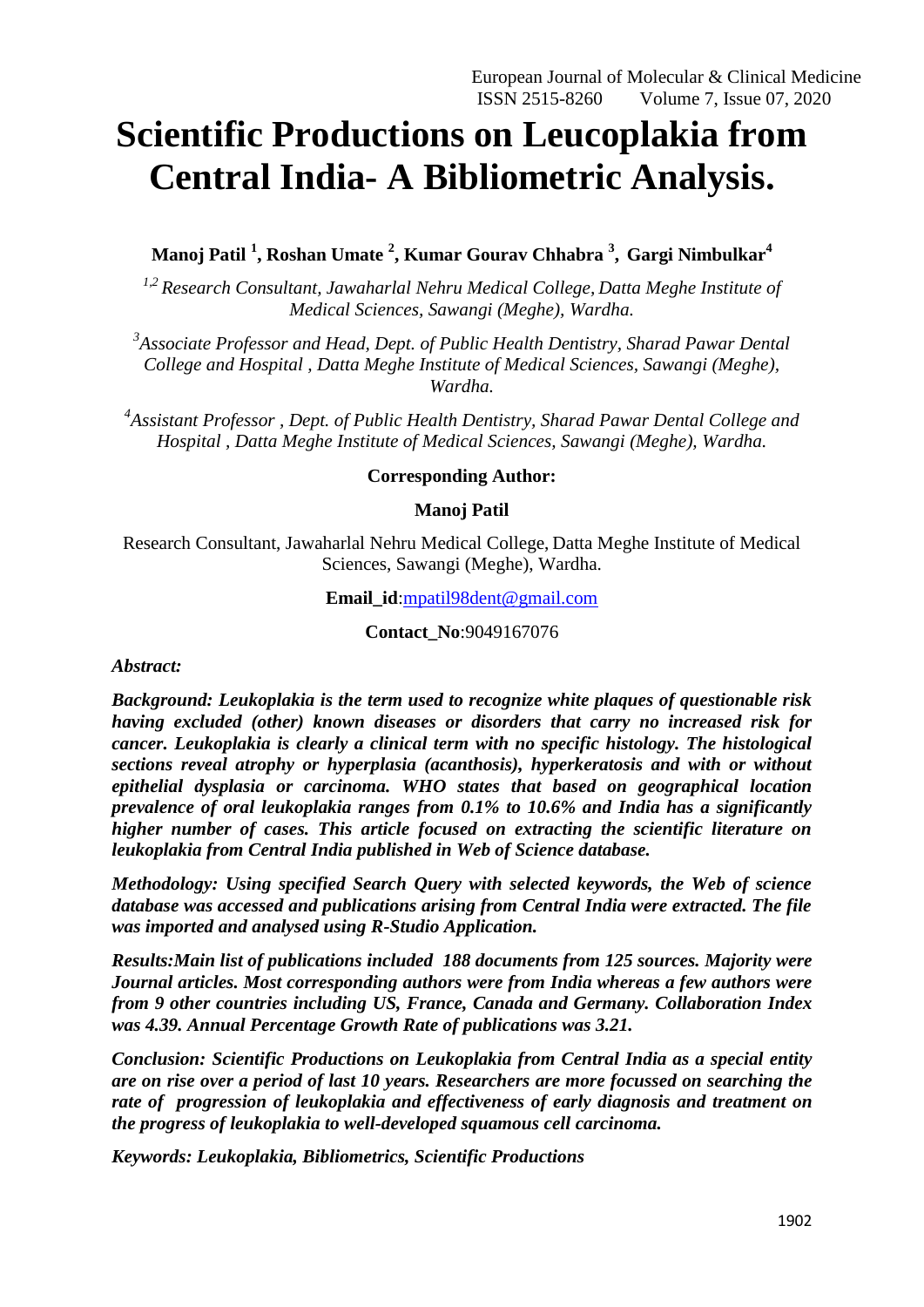# **Introduction:**

Oral leukoplakia is categorised as one of the potentially malignant disorder (PMD) of the oral mucosa.(1)Terminology leukoplakia is used to denote a white lesion that is precancerous. In Greek language the word leucos means white and plakia means patch. (2) Leukoplakia as per World Health Organisation is defined as - "a white plaque of questionable risk having excluded (other) known diseases or disorders that carry no increased risk for cancer." $(3)$ Leukoplakia is the term used to recognize white plaques of questionable risk having excluded (other) known diseases or disorders that carry no increased risk for cancer. Leukoplakia is clearly a clinical term with no specific histology. The histological sections reveal atrophy or hyperplasia (acanthosis), hyperkeraosis and with or without epithelial dysplasia or carcinoma. Leukoplakia clinically presents as a single lesion or a picture of multiple lesions with changes in the oral mucosa locally. The distribution in oral cavity differs with the fact that it may affect any site depending upon gender, tobacco habits along with regional variation. The various forms of leukoplakia include proliferative verrucous leukoplakia, oral erythroleukoplakia, sublingual keratosis, candidalleukoplakia and oral hairy leukoplakia. (4) The behaviour of this potentially malignant lesion is variable but at the same time the malignant transformation tendency can be assessed. WHO states that based on geographical location prevalence of oral leukoplakia ranges from 0.1% to 10.6%. (5) According to risk factors enlisted by Warnakulasuriya et al. for malignant transformation in potentially malignant disorder, leukolpakia is one of them among others.(3)

In India, leucoplakias mainly observed in association with tobacco habit for several years particularly smoking type of tobacco but also associated with chewing and other forms as well. Therefore health education along with counselling and behavioural therapies is necessitated for prevention at a primary level.(4)

Evidence based medicine has revolutionized the health-care system as it provides personalized treatment to the patients specifically addressing to the condition (6). The high potential of malignant transformation necessitates its early diagnosis to prevent the malignant transformation and improve the prognosis of the patients (7). Extensive research on leukoplakia is continuously updating the field of diagnosis and treatment options thereby enabling clinicians to choose the best patient specific treatment option.Although, presence of a number of documented studies may result in the inefficiency to identify standard and major research in a particular sector. Bibliometrics is a statistical analysis of publications including articles in journals, books, book chapters. It proves to be an effective way to present thescientific productions to the scientific community (8,9). The analysis includes the method of citation analysis to assess the research production that is measured by calculating the number of times a research article is cited in other publications (10). Furthermore, the success of an academia can be reflected by the authorships of the top cited research articles (11,12) and predict the geographical distribution of particular research topic (18). Hence, a bibliometric analysis can serve as an effective way to analyse and assess an authoritative research activity, which has tailored the healthcare system, and further cultivated influential innovative ideas to enhance the scientific productions.

Bibliometrics is the analysis of books , articles and other publications using statistical methods. In the field of library and information technology, bibliometric methods are also employed. Scientometrics is the sub-field of bibliometrics which is concerned with the study of scientific publications. Analysis of citations is a commonly used bibliometric method based on the construction of a quotation graph, a network or graph representation of quotations between documents. Many researchers use bibliometric methods to examine the impact of their field, the impact of a group of researchers, the impact of a specific paper or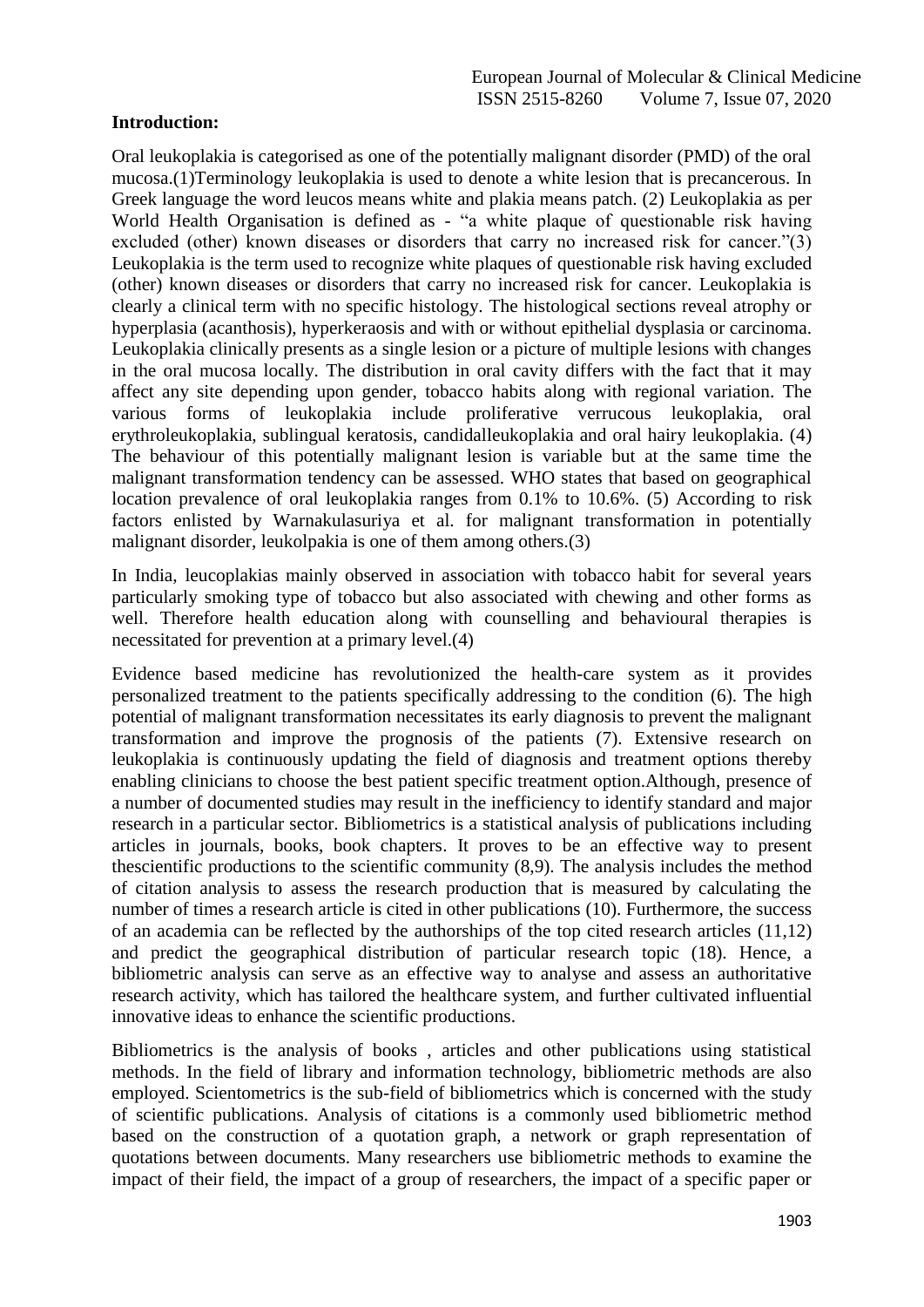for classifying the impactful papers from a particular field.Apart from this, Bibliometrics has a variety of other applications including in descriptive linguistics, reader use assessment and thesauri growth, etc .This bibliometric analysis focuses on the scientific productions on Leukoplakia affiliated to the Health Sciences University from Central India over a period of last 15 years.

## **Methodology:**

This was a cross sectional study. A selection of bibliographic data from the most renowned scientific database, ISI Web of Science (WoS)is the basis for this study. We conducted a keyword search in the WoS database to collect specific bibliography data in July 2020.Web of Science Database was accessed with the specific Search query-"KP=( Leukoplakia\* OR speckled\* OR nodular\* OR "verrucous leukoplakia") Refined by: COUNTRIES/REGIONS: ( INDIA )". List of total 188 publications were retrieved through this search and the Bibtex file was downloaded. This file was imported to R-studio Application for further analysis.Bibliometric methods were used to trace relationships among publications from academic journals.

## **Results:**

Main list of publications included 188documents from 125 sources (Journals, Books, etc.) displaying 797 keywords over the period of1991 – 2020.

Details of Document types:

- 1. JOURNAL ARTICLES-136
- 2. ARTICLE, EARLY ACCESS-1
- 3. ARTICLE, PROCEEDINGS PAPER-2
- 4. EDITORIAL MATERIAL-10
- 5. LETTER-4
- 6. PROCEEDINGS PAPER-1
- 7. REVIEWS-34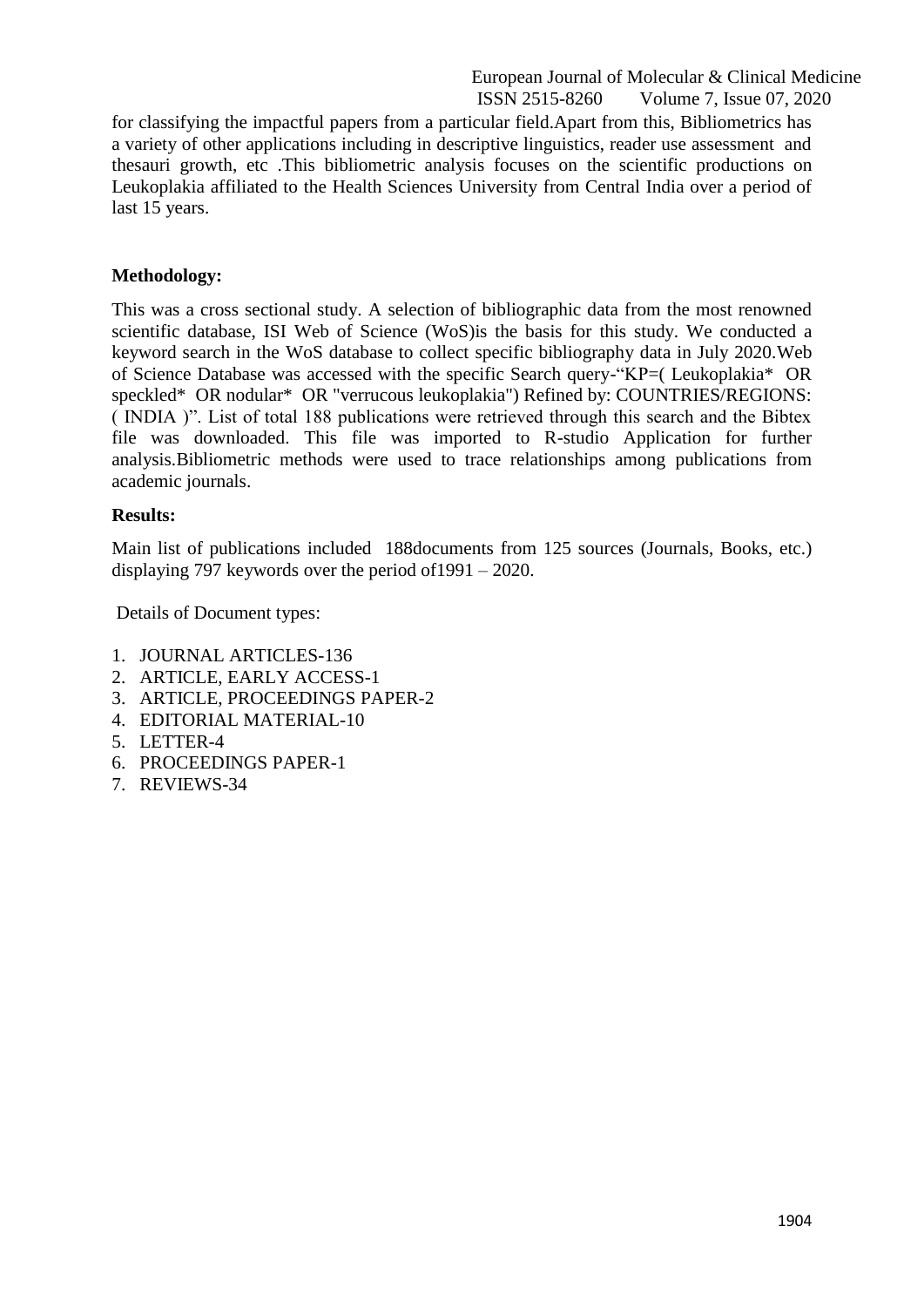

Fig.1 shows the type of document publish. In Web of Science database documents included 136 Journal Articles, 34 Review, 4 Letter, 10 Editorial Material , 2 Article proceeding Paper , 1 Article Early Access and 1 Proceedings Papers.

# **Corresponding Author's Countries**

## **Country-wise No. of Articles**

- 1. INDIA- 160
- 2. USA -11
- 3. FRANCE-5
- 4. AUSTRALIA-1
- 5. BELGIUM-1
- 6. BRAZIL- 1
- 7. CANADA 1
- 8. GERMANY -1
- 9. JAMAICA -1
- 10. KUWAIT-1

The List of Most Relevant Sources Included following List-

## **Source-wise No. of Articles**

- 1. ORAL ONCOLOGY 11
- 2. JOURNAL OF CANCER RESEARCH AND THERAPEUTICS 7
- 3. JOURNAL OF ORAL PATHOLOGY & MEDICINE -7
- 4. JOURNAL OF CLINICAL AND DIAGNOSTIC RESEARCH 6
- 5. JOURNAL OF EVOLUTION OF MEDICAL AND DENTAL SCIENCES-JEMDS 5
- 6. JOURNAL OF INVESTIGATIVE AND CLINICAL DENTISTRY -5

# Fig.1: Document Types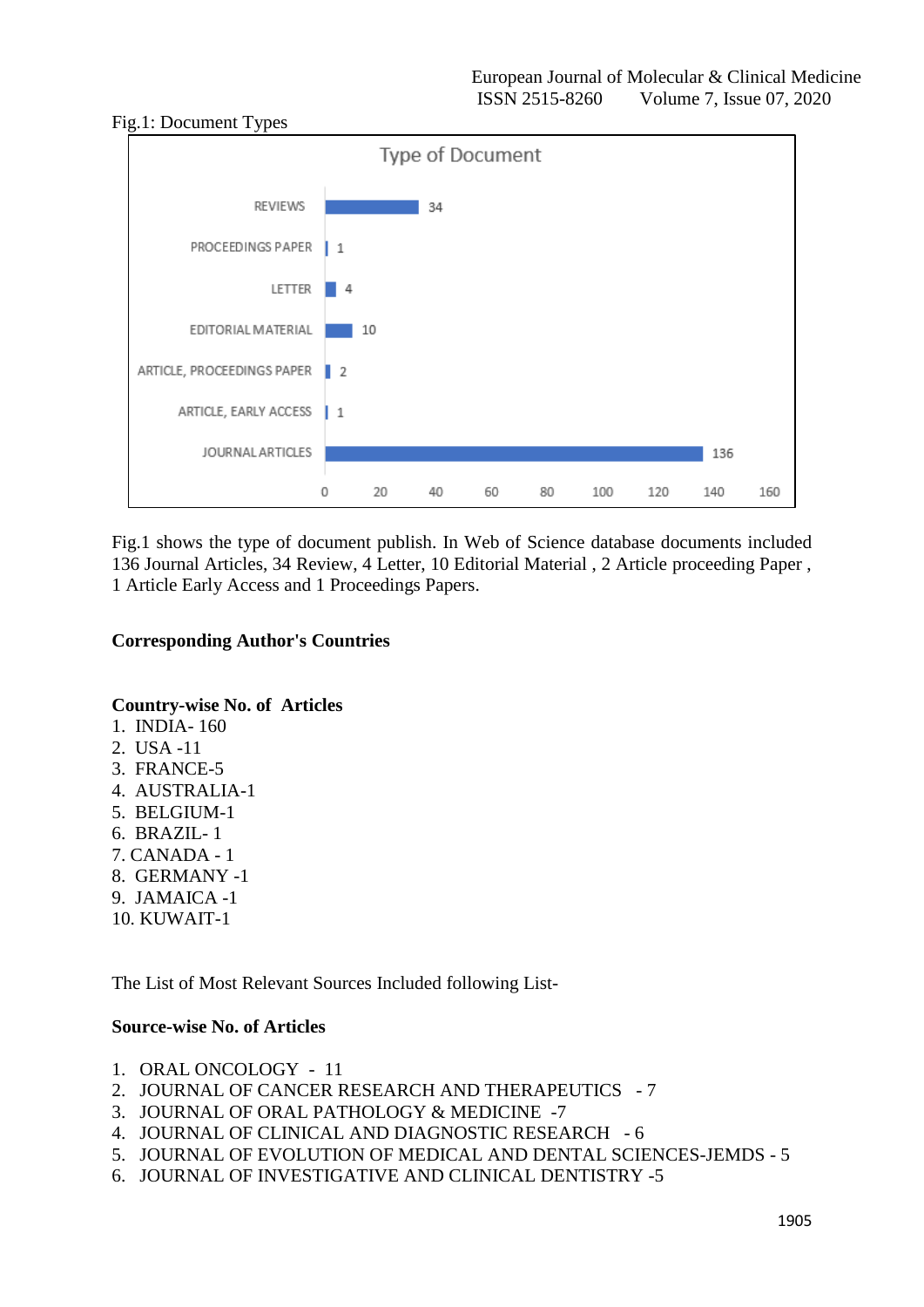- 7. INDIAN JOURNAL OF PATHOLOGY AND MICROBIOLOGY -4
- 8. ORAL DISEASES 4
- 9. ASIAN PACIFIC JOURNAL OF CANCER PREVENTION 3
- 10. DIAGNOSTIC CYTOPATHOLOGY 3



Fig. 2: Three Field Plot of Authors, Keywords and Source

The interconnections between journals , Keywords and Authors can offer useful insights. Therefore, in Figure 2, we present an innovative three-field plot, showing the interactions between the most relevant publishing outlets (left), author, keywords (middle) and Journal (right) within the big data and AI in maritime research.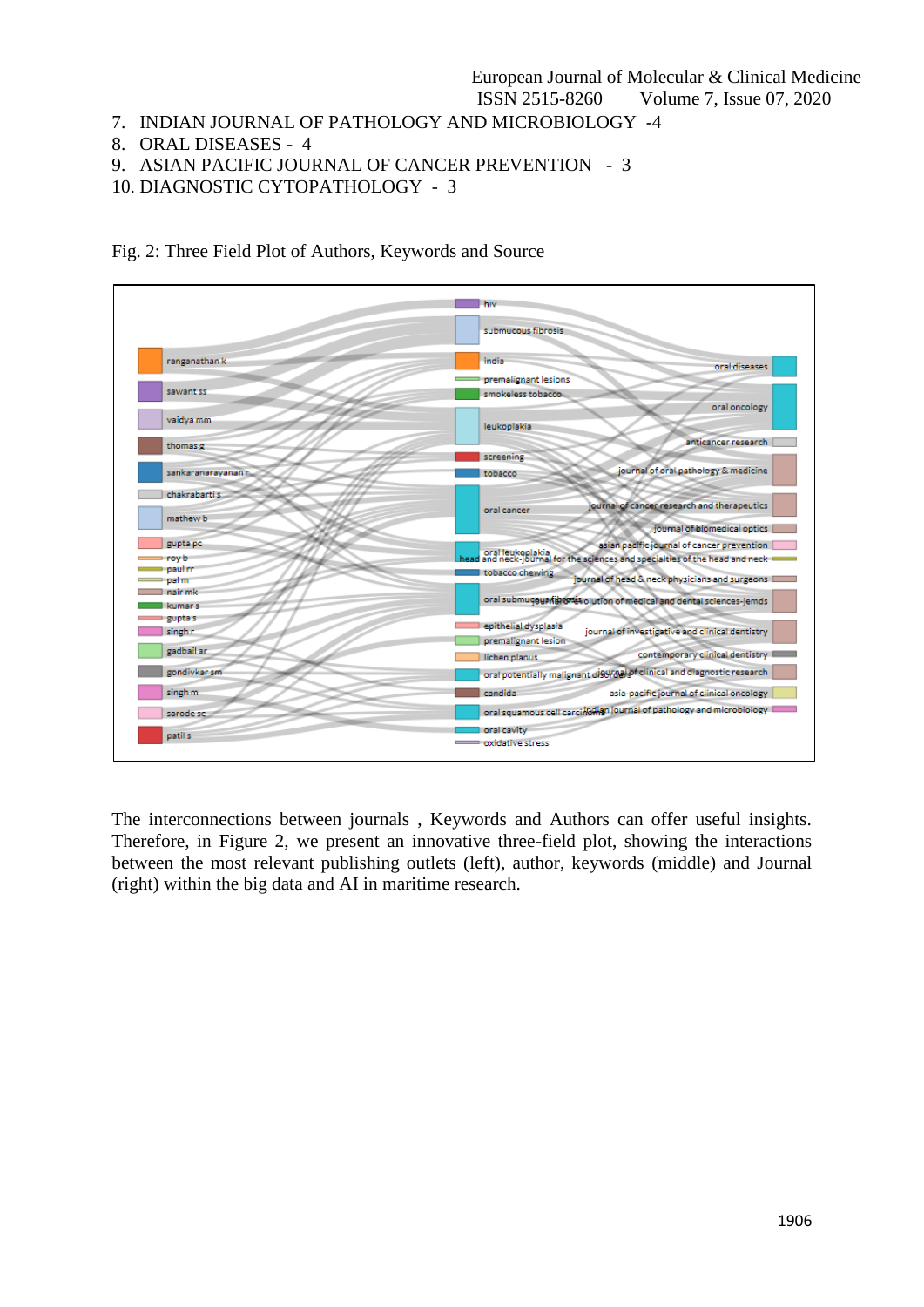# Fig.3: Citations Graph



# Fig. 4: Keyword Co-occurrences

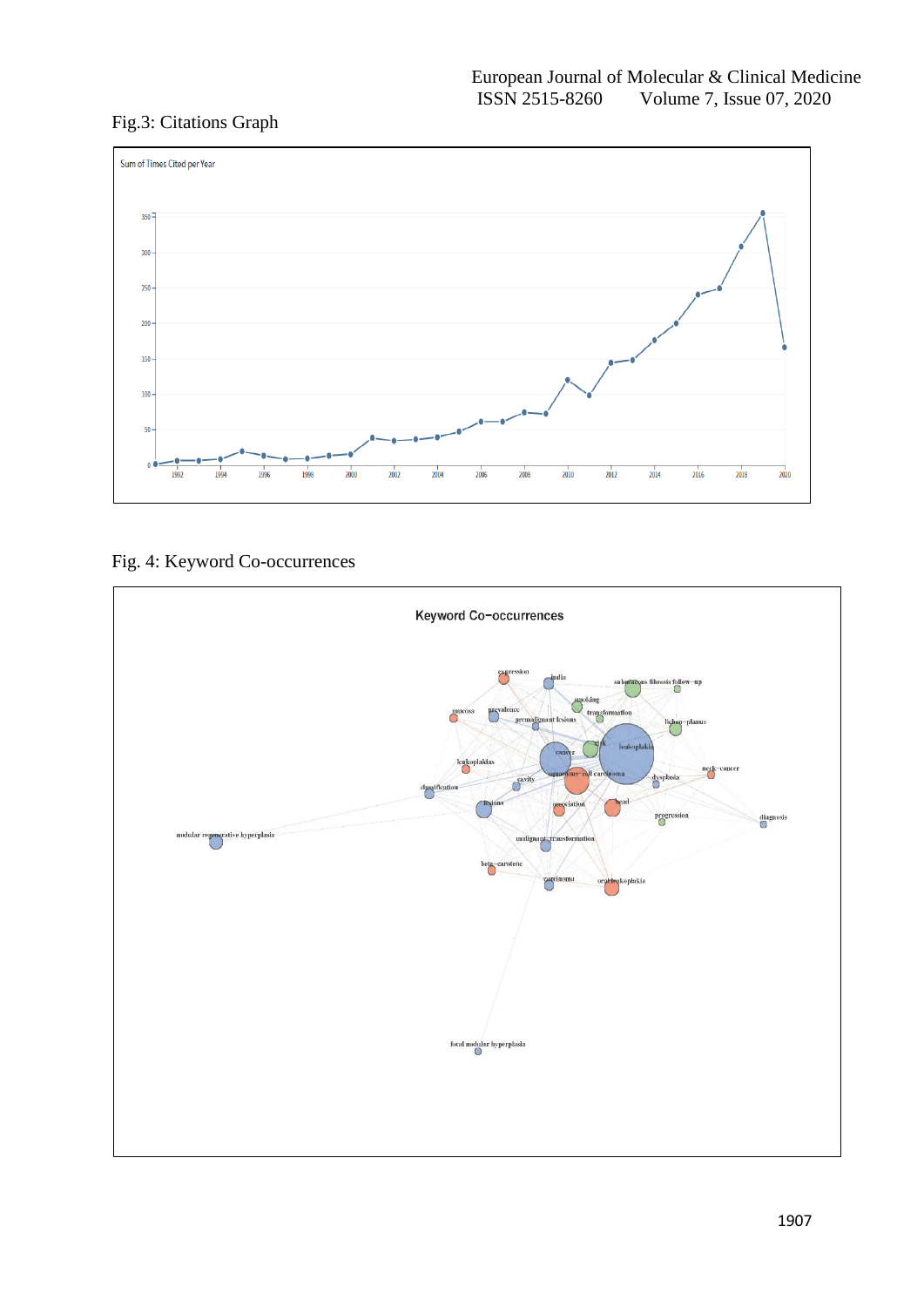Fig. 4 The connection of management research topics could be intuitively exposed. The size of nodes may reflect keyword frequency: the higher keyword frequency, the bigger node size. The line thickness is proportional to the closeness of the ties between two keywords, the thicker line between two terms, the closer the Is Leucoplakia having the highest keyword frequency. Cancer, diagnosis has a higher level too. The lines of reasoning between two terms, like Leucoplakia, cancer, diagnosis, and malignant transformation, reflect deeper relationships. Conversely, we also find some keywords easily, such as Complex System, Information Transform, has lower frequencies whose node size is high.And there is no line connecting to other keywords which indicates that these keywords are on the margins of research.

Fig. 5: Scientific Production



Publication affiliated to Health Sciences University in Central India on Oral Leukoplakia and related conditions were 42. The year wise distribution of these publications is as follows.

## **Year-wise Number of Publications**

- 1.  $2020^{(13-15)}$  3
- 2. 2019<sup>(16-29)</sup> -14
- 3. 2018<sup>(30-42)</sup> 13
- 4. 2017<sup>(43-54)</sup>  $-12$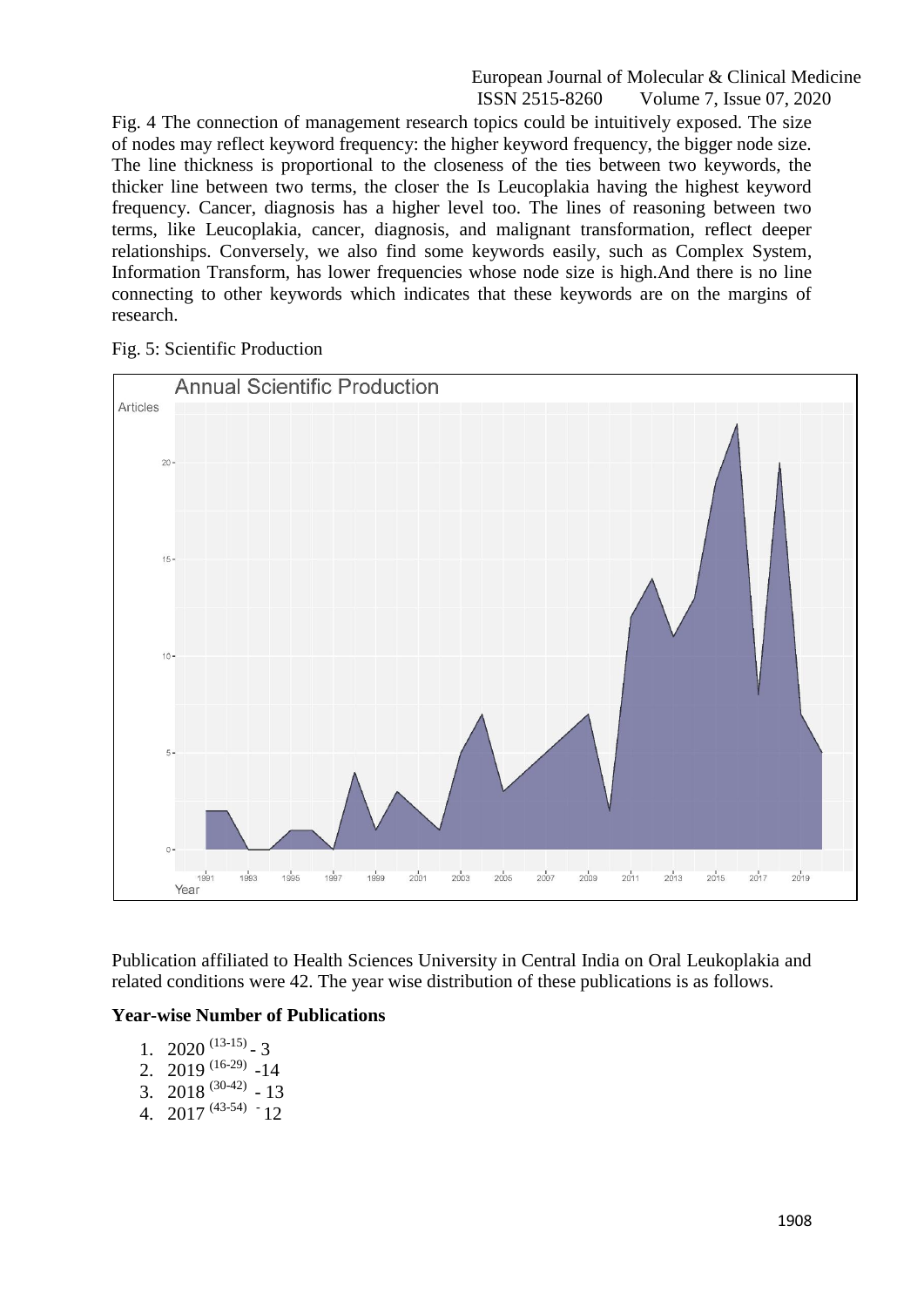# **Discussion:**

Out of total 188 Publications, highest number of document type was Journal Article (Total-136) followed by Review Article (Total-34). Among the list of Corresponding Authors, 160 Authors were from India. Corresponding Authors from other countries included authors from US, France, Australia, Germany, Belgium, Brazil, Canada, Jamaica and Kuwait.

Average citations per document were 14.7. No. of authors were 798. Authors of singleauthored documents were 8 and authors of multi-authored documents were 790. Authors per Document were 4.24 and Co-Authors per document were 5. Collaboration Index was 4.39. Annual Percentage Growth Rate of publications was 3.21. Citations graph displays a steady growth of citations till date indicating that the scientific literature and their citations are on rise over last 5 years.

Oral leukoplakia (OL) is the most widely recognized possibly harmful sore of the oral mucosa, with an expected frequency of 2% in general Population. The yearly frequency of change into oral squamous cell carcinoma (OSCC) is assessed to be 1% for a wide range of OL.

The prevalence of OL is purportedly higher in males between the fourth and seventh decade of life (55) In etiological terms, leukoplakia is isolated into two gatherings: (a) idiopathic leukoplakia, in which no causal variables have been set up; and (b) smoking-related leukoplakia (56).Undoubtedly, smoking is the fundamental set up causal factor basic these possibly threatening sores (57). A synergic impact has likewise been accounted for among liquor and smoking comparable to the development of leukoplakia and oral malignant growth (58).

Other aetiological factors described are Synginaria canadensis found in toothpastes and oral peels, Candida, human papillomavirus (HPV) and infectious agents such as bacteria, nutritional and socio-economic factors, and many systemic disorders(59).

Most o the patients with Leukoplakia are usually unaware of the presence of these lesions in the oral cavity. The main reasons for going to a specialist for examination, we found that the majority of patients (79.4%) were referred by a healthcare professional, demonstrating the importance of a doctor or dentist in establishing a diagnosis of the disease. OL is usually asymptomatic and there is evidence that the development of pain and discomfort may be associated with the presence of malignant changes(60)

Homogenous Type is the most common variey of Clinical leukoplakia (81.6%) and 18.4% with non-homogeneous lesions. Histologically, most of the OL lesions showed no epithelial dysplasia (65.7%) Among the lesions exhibiting dysplasia, mild dysplasia usually predominate (23.8%).

Currently, there is no consensus on the best treatment strategy for OL patients(61). The main purpose is to avoid incurable changes, although difficult to manage, because most wounds are resistant to healing and have a high recurrence rate(62).

To date, a completely reliable personal predictor of fatal change has not been established (63). In the literature it was reported that non-homogeneous lesions had an increased risk of malignancy(64).

Bronze and Van der Val (65) did not find the location of the injury as a sign of Malignancy risk, but still lesions on the tongue were found to be considerably allied to malignization,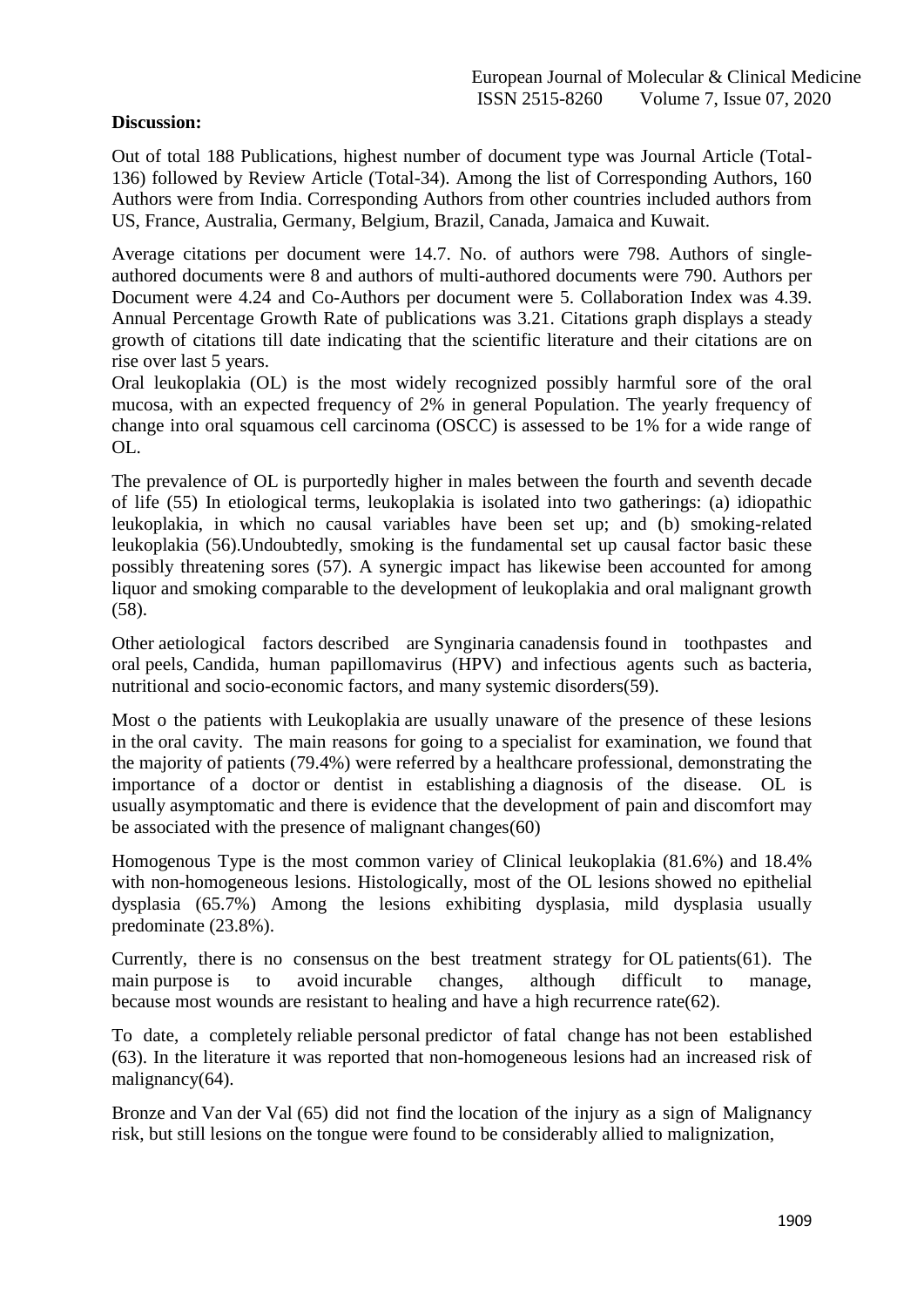The presence and severity of epithelial dysplasia is one of the most important predictors of malignant transformation in OL(66).

## **Conclusion:**

Scientific Productions on Leukoplakia from Central India as a special entity are on rise over a period of last 10 years. Researchers are more focussed on searching the rate of progression of leukoplakia and effectiveness of early diagnosis and treatment on the progress of leukoplakia to well-developed squamous cell carcinoma.

# **References:**

- [1] Parlatescu I, Gheorghe C, Coculescu E, Tovaru S. Oral Leukoplakia—An Update. Maedica (Buchar). 2014;9(1):88–93.
- [2] Aggrawal N, Bhateja S. Leukoplakia- Potentially Malignant Disorder of Oral Cavity a Review. Biomed J Sci &Tech Res. 2018;4(5):4219-4226.
- [3] Warnakulasuriya S, Johnson NW, van der Waal I. Nomenclature and classification of potentially malignant disorders of the oral mucosa. J Oral Pathol Med. 2007;36:575– 580.
- [4] Kayalvizhi EB, Lakshman VL,Sitra G, Yoga S, Kanmani R, Manimegalai. Oral leukoplakia:A review and its update. J Med RadiolPatholSurg 2016;2:18-22.
- [5] Petersen PE. The World Oral Health Report 2003: continuous improvement of oral health in the 21st century- the approach of the WHO Global Oral Health Programme. Community Dent Oral Epidemiol. 2003;31 Suppl 1:3-23. doi:10.1046/j..2003.com122.x
- [6] Bittencourt MS. From Evidence-Based Medicine to Precision Health: Using Data to Personalize Care. Arq Bras Cardiol. 2018 Dec;111(6):762–3.
- [7] Sankaranarayanan R, Ramadas K, Amarasinghe H, Subramanian S, Johnson N. Oral Cancer: Prevention, Early Detection, and Treatment. In: Gelband H, Jha P, Sankaranarayanan R, Horton S, editors. Cancer: Disease Control Priorities, Third Edition (Volume 3) [Internet]. Washington (DC): The International Bank for Reconstruction and Development / The World Bank; 2015 [cited 2020 Jun 24]. Available from: http://www.ncbi.nlm.nih.gov/books/NBK343649/
- [8] Iftikhar PM, Ali F, Faisaluddin M, Khayyat A, De Gouvia De Sa M, Rao T. A Bibliometric Analysis of the Top 30 Most-cited Articles in Gestational Diabetes Mellitus Literature (1946-2019). Cureus [Internet]. [cited 2020 Jun 18];11(2). Available from: https://www.ncbi.nlm.nih.gov/pmc/articles/PMC6485525/
- [9] Yeung AWK, Heinrich M, Atanasov AG. Ethnopharmacology-A Bibliometric Analysis of a Field of Research Meandering Between Medicine and Food Science? Front Pharmacol. 2018;9:215.
- [10] Ugolini D, Neri M, Casilli C, Ceppi M, Canessa PA, Ivaldi GP, et al. A bibliometric analysis of scientific production in mesothelioma research. Lung Cancer. 2010 Nov 1;70(2):129–35.
- [11] Brandt JS, Hadaya O, Schuster M, Rosen T, Sauer MV, Ananth CV. A Bibliometric Analysis of Top-Cited Journal Articles in Obstetrics and Gynecology. JAMA Netw Open. 2019 Dec 2;2(12):e1918007–e1918007.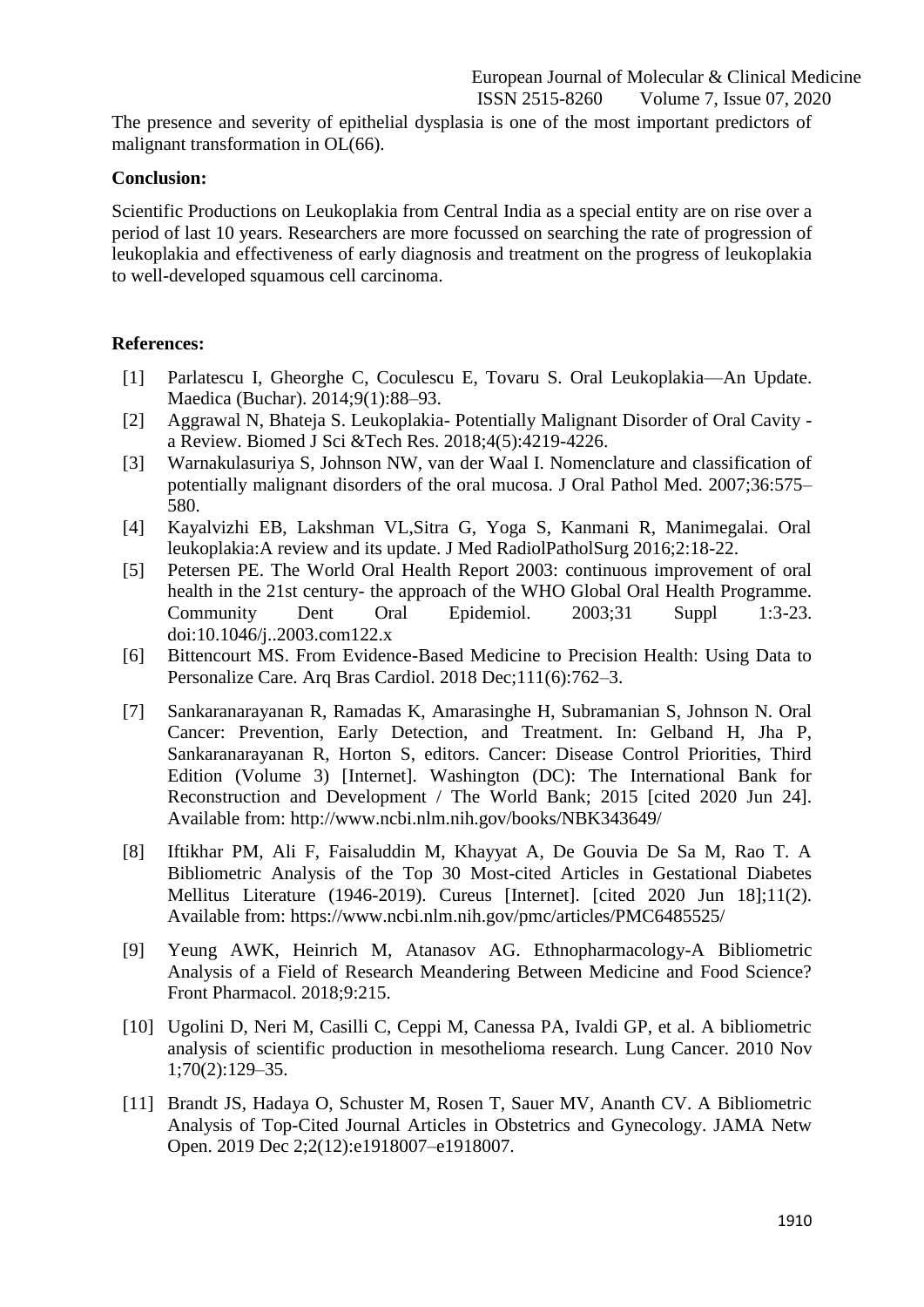- [12] Ellegaard O, Wallin JA. The bibliometric analysis of scholarly production: How great is the impact? Scientometrics. 2015;105(3):1809–31.
- [13] Agarwal, Anchal, Nitin Bhola, RajanikanthKambala, and Rajiv M. Borle. "Touch Imprint Cytology: Can It Serve as an Alternative to Frozen Section in Intraoperative Assessment of Cervical Metastasis in Oral Squamous Cell Carcinoma?" *JOURNAL OF ORAL AND MAXILLOFACIAL SURGERY* 77, no. 5 (May 2019): 994–99. [https://doi.org/10.1016/j.joms.2019.01.011.](https://doi.org/10.1016/j.joms.2019.01.011)
- [14] Bagri-Manjrekar, Kriti, Minal Chaudhary, Gokul Sridharan, Satyajit RajeTekade, Amol Ramchandra Gadbail, and Komal Khot. "In Vivo Autofluorescence of Oral Squamous Cell Carcinoma Correlated to Cell Proliferation Rate." *JOURNAL OF CANCER RESEARCH AND THERAPEUTICS* 14, no. 3 (June 2018): 553–58. [https://doi.org/10.4103/0973-1482.172710.](https://doi.org/10.4103/0973-1482.172710)
- [15] Bhola, Nitin, Anendd Jadhav, Atul Kala, Rahul Deshmukh, Umesh Bhutekar, and G. S. V. Prasad. "Anterior Submandibular Approach for Transmylohyoid Endotracheal Intubation: A Reappraisal with Prospective Study in 206 Cases of Craniomaxillofacial Fractures.‖ *CRANIOMAXILLOFACIAL TRAUMA & RECONSTRUCTION* 10, no. 4 (December 2017): 255–62. [https://doi.org/10.1055/s-0037-1607063.](https://doi.org/10.1055/s-0037-1607063)
- [16] Chandak, Lina Govind, Vidya KrushnaraoLohe, Rahul R. Bhowate, Krushna P. Gandhi, and Neha V. Vyas. "Correlation of Mandibular Radiomorphometric Indices with Serum Calcium and Serum Estradiol in Pre- and Post-Menopausal Women." *CONTEMPORARY CLINICAL DENTISTRY* 8, no. 1 (March 2017): 53–58. [https://doi.org/10.4103/0976-237X.205044.](https://doi.org/10.4103/0976-237X.205044)
- [17] Dhote, Vijaya S., Nilima R. Thosar, Sudhindra M. Baliga, PriyantiDharnadhikari, Poonam Bhatiya, and Punit Fulzele. "Surgical Management of Large Radicular Cyst Associated with Mandibular Deciduous Molar Using Platelet-Rich Fibrin Augmentation: A Rare Case Report." *CONTEMPORARY CLINICAL DENTISTRY* 8, no. 4 (December 2017): 647–49. [https://doi.org/10.4103/ccd.ccd\\_370\\_17.](https://doi.org/10.4103/ccd.ccd_370_17)
- [18] Gadbail, Amol R., Minal S. Chaudhary, Sachin C. Sarode, Shailesh M. Gondivkar, Lalita Belekar, Mugdha P. Mankar-Gadbail, Ravi Dande, Satyajit A. Tekade, Monal B. Yuwanati, and Shankargouda Patil. "Ki67, CD105 and Alpha-Smooth Muscle Actin Expression in Disease Progression Model of Oral Submucous Fibrosis." *JOURNAL OF INVESTIGATIVE AND CLINICAL DENTISTRY* 10, no. 4 (November 2019). [https://doi.org/10.1111/jicd.12443.](https://doi.org/10.1111/jicd.12443)
- [19] Gadbail, Amol Ramchandra, Minal Chaudhary, Madhuri Gawande, Alka Hande, SachinSarode, Satyajit Ashok Tekade, Sheetal Korde, et al. "Oral Squamous Cell Carcinoma in the Background of Oral Submucous Fibrosis Is a Distinct Clinicopathological Entity with Better Prognosis." JOURNAL OF ORAL *PATHOLOGY & MEDICINE* 46, no. 6 (July 2017): 448–53. [https://doi.org/10.1111/jop.12553.](https://doi.org/10.1111/jop.12553)
- [20] Gadbail, Amol Ramchandra, Minal S. Chaudhary, Sachin C. Sarode, Madhuri Gawande, Sheetal Korde, Satyajit Ashok Tekade, Shailesh Gondivkar, Alka Hande, and Rupesh Maladhari. "Ki67, CD105, and Alpha-SMA Expressions Better Relate the Binary Oral Epithelial Dysplasia Grading System of World Health Organization." *JOURNAL OF ORAL PATHOLOGY & MEDICINE* 46, no. 10 (November 2017): 921–27. [https://doi.org/10.1111/jop.12612.](https://doi.org/10.1111/jop.12612)
- [21] Gondivkar, Shailesh M., Rahul R. Bhowate, Amol R. Gadbail, Rima S. Gondivkar, and Sachin C. Sarode. "Impact of Socioeconomic Inequalities on Quality of Life in Oral Submucous Fibrosis Patients." **FUTURE ONCOLOGY** 15, no. 8 (March 2019): 875–84. [https://doi.org/10.2217/fon-2018-0645.](https://doi.org/10.2217/fon-2018-0645)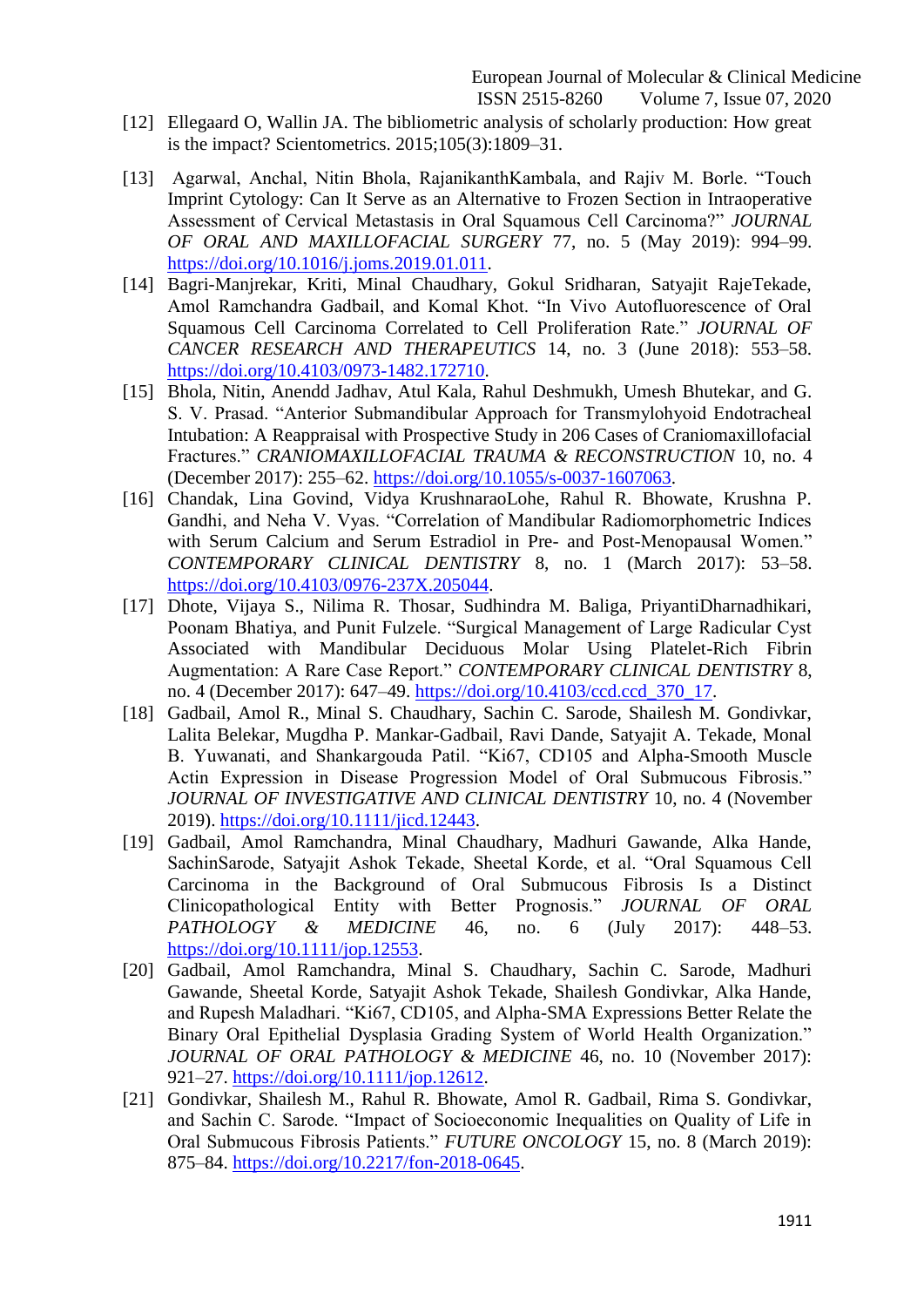- [22] Gondivkar, Shailesh M., Rahul R. Bhowate, Amol R. Gadbail, Rima S. Gondivkar, Sachin C. Sarode, Gargi S. Sarode, and Shankargouda Patil. "Impact of Oral Submucous Fibrosis on Oral Health-Related Quality of Life: A Condition-Specific OHRQoL-OSF Instrument Analysis.‖ *ORAL DISEASES* 24, no. 8 (November 2018): 1442–48. [https://doi.org/10.1111/odi.12921.](https://doi.org/10.1111/odi.12921)
- [23] Gondivkar, Shailesh M., Rahul R. Bhowate, Amol R. Gadbail, Sachin C. Sarode, and Rima S. Gondivkar. "Assessment of Oral Health-Related Quality of Life Instruments for Oral Submucous Fibrosis: A Systematic Review Using the COnsensus-Based Standards for the Selection of Health Measurement Instruments (COSMIN) Checklist.‖ *ORAL ONCOLOGY* 93 (June 2019): 39–45. [https://doi.org/10.1016/j.oraloncology.2019.04.009.](https://doi.org/10.1016/j.oraloncology.2019.04.009)
- [24] Gondivkar, Shailesh M., Rahul R. Bhowate, Amol R. Gadbail, Sachin C. Sarode, and Shankargouda Patil. "Quality of Life and Oral Potentially Malignant Disorders: Critical Appraisal and Prospects.‖ *WORLD JOURNAL OF CLINICAL ONCOLOGY* 9, no. 4 (August 13, 2018): 56–59. [https://doi.org/10.5306/wjco.v9.i4.56.](https://doi.org/10.5306/wjco.v9.i4.56)
- [25] Gupta, Bharti, Shekhar Gupta, Minal Chaudhary, A. Thirumal Raj, and Shankargouda Patil. "Oro-Facial Manifestations in Lepromatous Leprosy Patients in Central India: Clinical Findings from a Cross-Sectional Study.‖ *CLINICAL ORAL INVESTIGATIONS* 24, no. 6 (June 2020): 1981–86. [https://doi.org/10.1007/s00784-](https://doi.org/10.1007/s00784-019-03061-1) [019-03061-1.](https://doi.org/10.1007/s00784-019-03061-1)
- [26] Gupta, V., A. Bhake, and Q. S. Zahiruddin. "Can Real-Time PCR Help in Diagnosis of Neglected Tropical Diseases?‖ *JOURNAL OF MOLECULAR DIAGNOSTICS* 21, no. 6 (November 2019): 1153–54.
- [27] Gupta, Vivek, and Arvind Bhake. "Assessment of Clinically Suspected Tubercular Lymphadenopathy by Real-Time PCR Compared to Non-Molecular Methods on Lymph Node Aspirates.‖ *ACTA CYTOLOGICA* 62, no. 1 (February 2018): 4–11. [https://doi.org/10.1159/000480064.](https://doi.org/10.1159/000480064)
- [28] Gupta, Vivek, and Arvind Bhake. "Molecular Diagnosis of Tubercular Lymphadenopathy from Fine-Needle Aspirates in Pediatric Patients." *ACTA CYTOLOGICA* 61, no. 3 (June 2017): 173–78. [https://doi.org/10.1159/000475832.](https://doi.org/10.1159/000475832)
- [29] Gupta, Vivek, and Arvind Bhake. "Reactive Lymphoid Hyperplasia or Tubercular Lymphadenitis: Can Real-Time PCR on Fine-Needle Aspirates Help Physicians in Concluding the Diagnosis?" *ACTA CYTOLOGICA* 62, no. 3 (2018): 204–8. [https://doi.org/10.1159/000488871.](https://doi.org/10.1159/000488871)
- [30] Hande, Alka Harish, Minal S. Chaudhary, Madhuri N. Gawande, Amol R. Gadbail, Prajakta R. Zade, Shree Bajaj, Swati K. Patil, and Satyajit Tekade. "Oral Submucous Fibrosis: An Enigmatic Morpho-Insight.‖ *JOURNAL OF CANCER RESEARCH AND THERAPEUTICS* 15, no. 3 (September 2019): 463–69. [https://doi.org/10.4103/jcrt.JCRT\\_522\\_17.](https://doi.org/10.4103/jcrt.JCRT_522_17)
- [31] Hotwani, Kavita, and Krishna Sharma. "Assessment of the Impact of Colors on Child's Anxiety and Treatment Preference for Local Anesthesia Injections." *JOURNAL OF ADVANCED ORAL RESEARCH* 8, no. 1 (April 2017).
- [32] Jadhav, Vivek Dattatray, Bhagwan K. Motwani, Jitendra Shinde, and Prasad Adhapure. "Comparative Evaluation of Conventional and Accelerated Castings on Marginal Fit and Surface Roughness.‖ *CONTEMPORARY CLINICAL DENTISTRY* 8, no. 3 (September 2017): 405–10. [https://doi.org/10.4103/ccd.ccd\\_51\\_17.](https://doi.org/10.4103/ccd.ccd_51_17)
- [33] Jain, A. "Accidental Displacement of Mandibular First Molar Root into Buccal Space: A Unique Case.‖ *JOURNAL OF STOMATOLOGY ORAL AND MAXILLOFACIAL SURGERY* 119, no. 5 (November 2018): 429–31. [https://doi.org/10.1016/j.jormas.2018.04.004.](https://doi.org/10.1016/j.jormas.2018.04.004)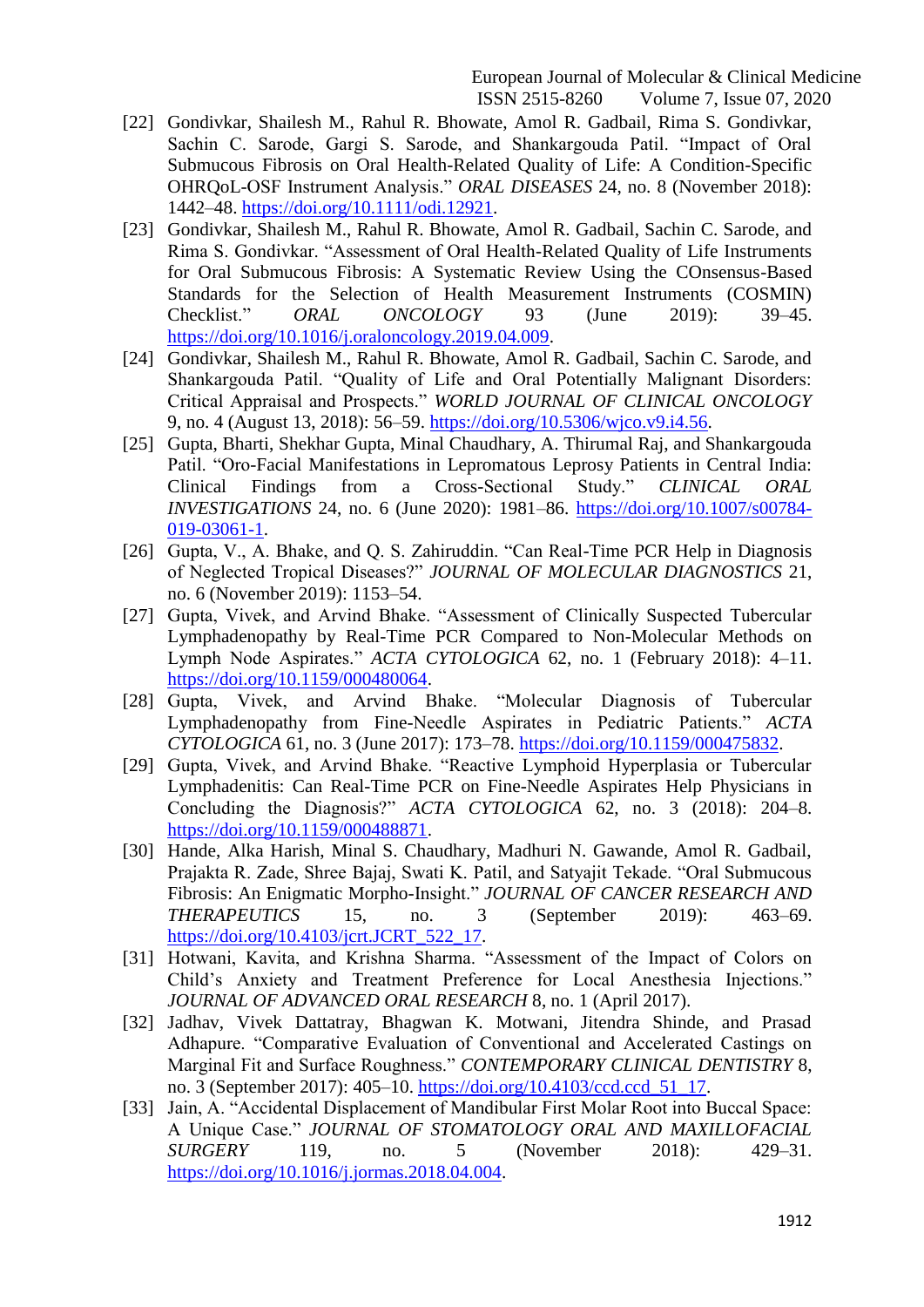- [34] Jain, Jyoti, Shashank Banait, IadarilangTiewsoh, and Madhura Choudhari. "Kikuchi's Disease (Histiocytic Necrotizing Lymphadenitis): A Rare Presentation with Acute Kidney Injury, Peripheral Neuropathy, and Aseptic Meningitis with Cutaneous Involvement.‖ *INDIAN JOURNAL OF PATHOLOGY AND MICROBIOLOGY* 61, no. 1 (March 2018): 113–15. [https://doi.org/10.4103/IJPM.IJPM\\_256\\_17.](https://doi.org/10.4103/IJPM.IJPM_256_17)
- [35] Kambala, Seema Sathe, Deepika Rathi, Anjali Borle, K. Rajanikanth, Tanvi Jaiswal, and MithileshDhamande. "Evaluating the Color Stability of Ocular Prosthesis after Immersion in Three Different Immersion Media: An in Vitro Study." *JOURNAL OF INTERNATIONAL SOCIETY OF PREVENTIVE AND COMMUNITY DENTISTRY* 10, no. 2 (April 2020): 226–34. [https://doi.org/10.4103/jispcd.JISPCD\\_405\\_19.](https://doi.org/10.4103/jispcd.JISPCD_405_19)
- [36] Kapse, Sheetal, Sanidhya Surana, and Ashwin Kumar Shastri. "Transpalatal Wiring for the Management of Sagittal Fracture of the Maxilla/Palate." *INTERNATIONAL JOURNAL OF ORAL AND MAXILLOFACIAL SURGERY* 46, no. 8 (August 2017): 1059–60. [https://doi.org/10.1016/j.ijom.2017.02.1271.](https://doi.org/10.1016/j.ijom.2017.02.1271)
- [37] Karia, Himija, Sunita Shrivastav, and Ashok Kumar Karia. "Three-Dimensional Evaluation of the Airway Spaces in Patients with and without Cleft Lip and Palate: A Digital Volume Tomographic Study.‖ *AMERICAN JOURNAL OF ORTHODONTICS AND DENTOFACIAL ORTHOPEDICS* 152, no. 3 (September 2017): 371–81. [https://doi.org/10.1016/j.ajodo.2016.12.026.](https://doi.org/10.1016/j.ajodo.2016.12.026)
- [38] Khasbage, SuwarnaDangore, and Arvind S. Bhake. "Cervical Lymphadenopathy in a Dental Patient: An Eye Opener Case Report." *SPECIAL CARE IN DENTISTRY* 39, no. 1 (February 2019): 59–64. [https://doi.org/10.1111/scd.12336.](https://doi.org/10.1111/scd.12336)
- [39] Mathur, Akash, Naincy Rastogi, Dinesh Gurjar, Ramkrishna Sai, Arvind Lakesar, and Hemant Malhotra. "Safety and Efficacy of Weekly versus Three-Weekly Paclitaxel plus Platinum Neoadjuvant Chemotherapy in Patients with Locally Advanced Squamous Cell Head and Neck Carcinoma: A Pilot Study." *SOUTH ASIAN JOURNAL OF CANCER* 7, no. 4 (December 2018): 254–57. [https://doi.org/10.4103/sajc.sajc\\_18\\_17.](https://doi.org/10.4103/sajc.sajc_18_17)
- [40] Nimonkar, Sharayu Vinod, Vikram Al Belkhode, S. R. Godbole, Pranali Vinod Nimonkar, Trupti Dahane, and Seema Sathe. "Comparative Evaluation of the Effect of Chemical Disinfectants and Ultraviolet Disinfection on Dimensional Stability of the Polyvinyl Siloxane Impressions.‖ *JOURNAL OF INTERNATIONAL SOCIETY OF PREVENTIVE AND COMMUNITY DENTISTRY* 9, no. 2 (April 2019): 152–58. [https://doi.org/10.4103/jispcd.JISPCD\\_406\\_18.](https://doi.org/10.4103/jispcd.JISPCD_406_18)
- [41] Oswal, Shrenik, Rajiv Borle, Nitin Bhola, Anendd Jadhav, Sanidhya Surana, and Rajesh Oswal. "Surgical Staples: A Superior Alternative to Sutures for Skin Closure After Neck Dissection-A Single-Blinded Prospective Randomized Clinical Study." *JOURNAL OF ORAL AND MAXILLOFACIAL SURGERY* 75, no. 12 (December 2017). [https://doi.org/10.1016/j.joms.2017.08.004.](https://doi.org/10.1016/j.joms.2017.08.004)
- [42] Panchbhai, Aarati. "Effect of Oral Submucous Fibrosis on Jaw Dimensions." *TURKISH JOURNAL OF ORTHODONTICS* 32, no. 2 (June 2019): 105–9. [https://doi.org/10.5152/TurkJOrthod.2019.18061.](https://doi.org/10.5152/TurkJOrthod.2019.18061)
- [43] Panchbhai, Aarati. "Nanocomposites: Past, Present, and Future of Dentistry." In *APPLICATIONS OF NANOCOMPOSITE MATERIALS IN DENTISTRY*, edited by Asiri, AM and Inamuddin and Mohammad, A, 181–90. Woodhead Publishing Series in Biomaterials, 2019. [https://doi.org/10.1016/B978-0-12-813742-0.00011-0.](https://doi.org/10.1016/B978-0-12-813742-0.00011-0)
- [44] Panchbhai, Aarati. 
"Nanotechnology in Dentistry." In *APPLICATIONS OF NANOCOMPOSITE MATERIALS IN DENTISTRY*, edited by Asiri, AM and Inamuddin and Mohammad, A, 191–203. Woodhead Publishing Series in Biomaterials, 2019. [https://doi.org/10.1016/B978-0-12-813742-0.00012-2.](https://doi.org/10.1016/B978-0-12-813742-0.00012-2)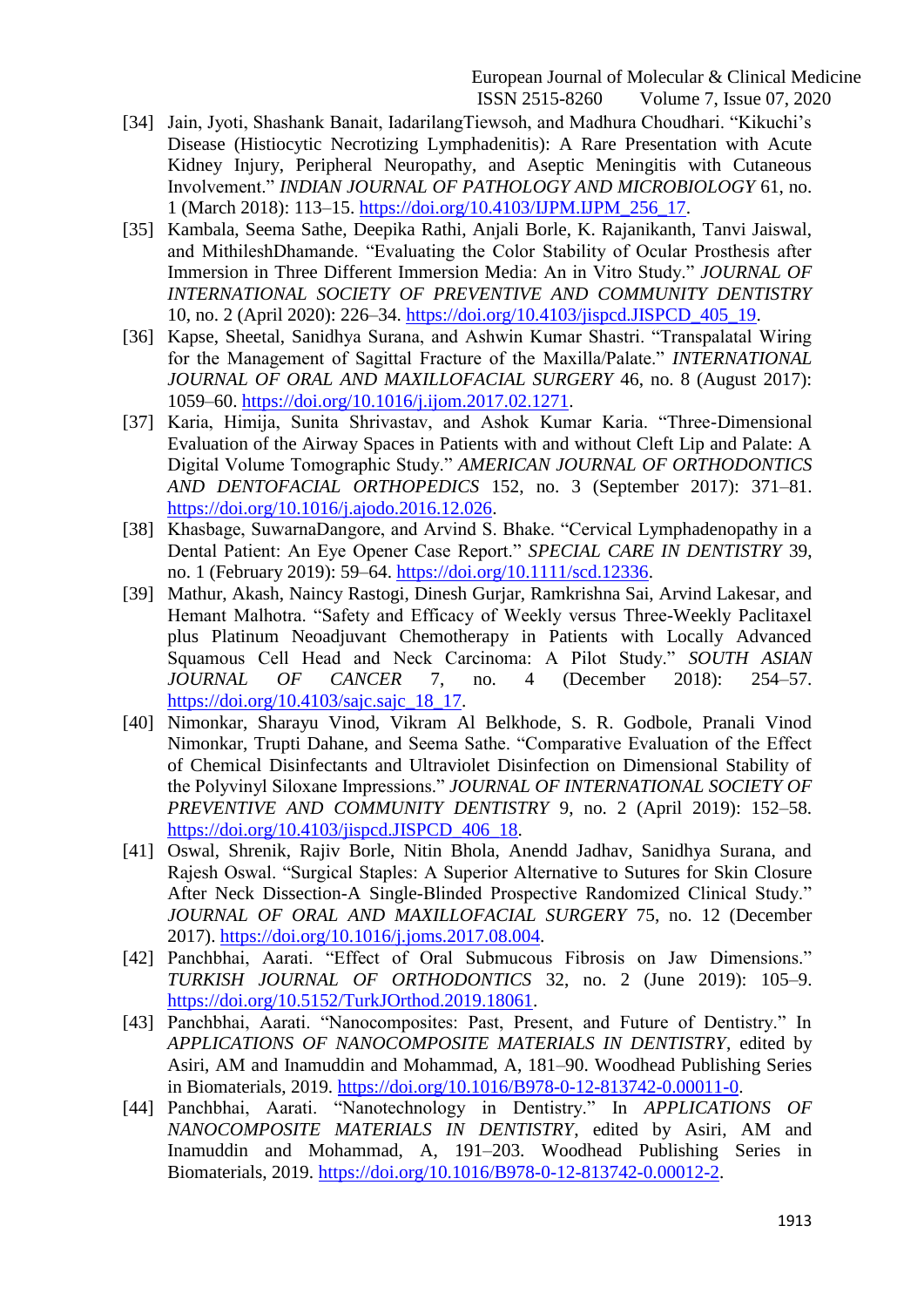- [45] Panchbhai, Aarati, and Rahul Bhowate. "MRI Evaluation of Involvement of Parotid and Submandibular Glands by Tongue Squamous Cell Carcinoma." ORAL *ONCOLOGY* 102 (March 2020). [https://doi.org/10.1016/j.oraloncology.2019.104557.](https://doi.org/10.1016/j.oraloncology.2019.104557)
- [46] Parlani, Swapnil, Shuchi Tripathi, and Anjali Bhoyar. "A Cross-Sectional Study to Explore the Reasons to Visit a Quack for Prosthodontic Solutions." *JOURNAL OF INDIAN PROSTHODONTIC SOCIETY* 18, no. 3 (September 2018): 231–38. https://doi.org/10.4103/jips.jips 24 18.
- [47] Patil, Namrata N., Vijay Wadhwan, Abhishek Singh Nayyar, Minal Chaudhary, D. Santhosh Reddy, and K. V. Chalapathi. "KAI-1 Ad P53 Expression in Odontogenic Cysts: An Immunohistochemical Marker Study.‖ *CLINICAL CANCER INVESTIGATION JOURNAL* 7, no. 2 (April 2018): 62–69. [https://doi.org/10.4103/ccij.ccij\\_3\\_17.](https://doi.org/10.4103/ccij.ccij_3_17)
- [48] Pisulkar, Sweta K., Ruchi Agrawal, Vikram Belkhode, SharayuNimonkar, Anjali Borle, and Surekha R. Godbole. "Perception of Buccal Corridor Space on Smile Aesthetics among Specialty Dentist and Layperson." *JOURNAL OF INTERNATIONAL SOCIETY OF PREVENTIVE AND COMMUNITY DENTISTRY* 9, no. 5 (October 2019): 499–504. [https://doi.org/10.4103/jispcd.JISPCD\\_2\\_19.](https://doi.org/10.4103/jispcd.JISPCD_2_19)
- [49] Prasad, Sabarinath, Sreeja Ravindran, Vasanth Radhakrishnan, P. V. Hazarey, Amit Vanka, and Bhavya Rajan. "Initial Experiences with NAM-Assisted Primary Repair of the BCLP Deformity." SPECIAL CARE IN DENTISTRY 37, no. 6 (December 2017): 304–8. [https://doi.org/10.1111/scd.12252.](https://doi.org/10.1111/scd.12252)
- [50] Rathi, Nilesh V., Manoj G. Chandak, and Gargi A. Mude. "Comparative Evaluation of Dentinal Caries in Restored Cavity Prepared By Galvanic and Sintered Burs." *CONTEMPORARY CLINICAL DENTISTRY* 9, no. 1 (June 2018): S23–27. [https://doi.org/10.4103/ccd.ccd\\_801\\_17.](https://doi.org/10.4103/ccd.ccd_801_17)
- [51] Reddy, K. Varun, Anendd Jadhav, Nitin Bhola, Apoorva Mishra, and PrachetDakshinkar. "Is 0.75% Ropivacaine More Efficacious than 2% Lignocaine with 1:80,000 Epinephrine for IANB in Surgical Extraction of Impacted Lower Third Molar?‖ *ORAL AND MAXILLOFACIAL SURGERY-HEIDELBERG* 23, no. 2 (June 2019): 225–31. [https://doi.org/10.1007/s10006-019-00779-w.](https://doi.org/10.1007/s10006-019-00779-w)
- [52] Sarode, Sachin C., Minal Chaudhary, Amol Gadbail, Satyajit Tekade, Shankargouda Patil, and Gargi S. Sarode. "Dysplastic Features Relevant to Malignant Transformation in Atrophic Epithelium of Oral Submucous Fibrosis: A Preliminary Study." *JOURNAL OF ORAL PATHOLOGY & MEDICINE* 47, no. 4 (April 2018): 410–16. [https://doi.org/10.1111/jop.12699.](https://doi.org/10.1111/jop.12699)
- [53] Sathe, Seema, Sneha Karva, Anjali Borle, MithileshDhamande, Tanvi Jaiswal, and SharayuNimonkar. "Comparative Evaluation of the Effect of Three Polishing Agents on Staining Characteristics of Provisional Restorative Material:' An in Vitro Study." *JOURNAL OF INTERNATIONAL SOCIETY OF PREVENTIVE AND COMMUNITY DENTISTRY* 9, no. 3 (June 2019): 250–55. [https://doi.org/10.4103/jispcd.JISPCD\\_431\\_18.](https://doi.org/10.4103/jispcd.JISPCD_431_18)
- [54] Singh, K. D., N. Yunus, and A. Yanglem. "A STUDY ON THE SELECTION OF MAXILLARY ANTERIOR TEETH SIZE IN MANIPURI POPULATION." *ANNALS OF DENTAL SPECIALTY* 6, no. 4 (December 2018): 393–96.
- [55] Petti S. Pooled estimate of world leukoplakia prevalence: a systematic review. Oral Oncol. 2003;39:770–80.
- [56] Napier SS, Speight PM. Natural history of potentially malignant oral lesions and conditions: an overview of the literature. J Oral Pathol Med. 2008;37:1–10.